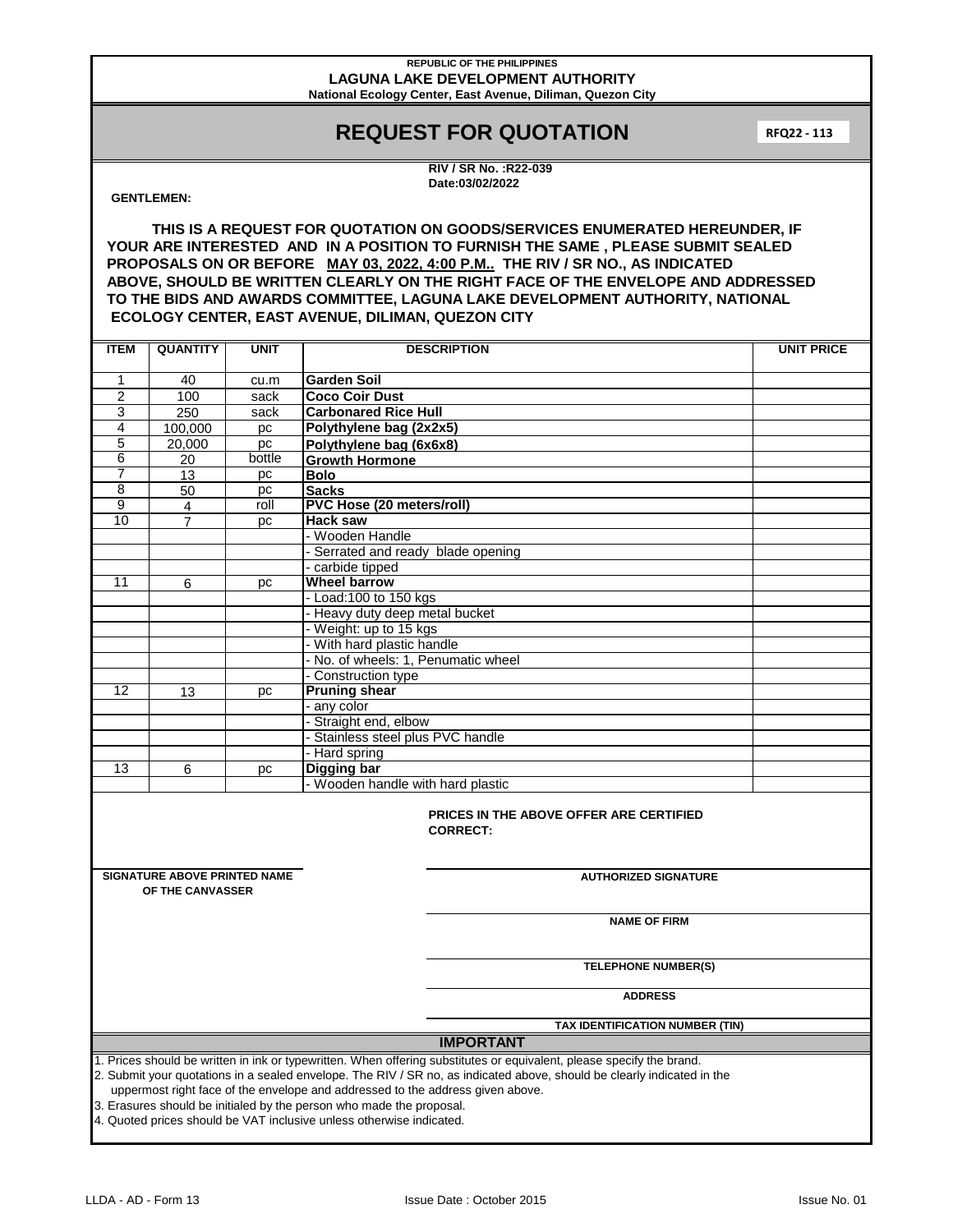#### **REPUBLIC OF THE PHILIPPINES LAGUNA LAKE DEVELOPMENT AUTHORITY National Ecology Center, East Avenue, Diliman, Quezon City**

# **REQUEST FOR QUOTATION**

**RFQ22 - 113**

**RIV / SR No. :R22-039 Date:03/02/2022**

### **GENTLEMEN:**

**THIS IS A REQUEST FOR QUOTATION ON GOODS/SERVICES ENUMERATED HEREUNDER, IF YOUR ARE INTERESTED AND IN A POSITION TO FURNISH THE SAME , PLEASE SUBMIT SEALED PROPOSALS ON OR BEFORE MAY 03, 2022, 4:00 P.M.. THE RIV / SR NO., AS INDICATED ABOVE, SHOULD BE WRITTEN CLEARLY ON THE RIGHT FACE OF THE ENVELOPE AND ADDRESSED TO THE BIDS AND AWARDS COMMITTEE, LAGUNA LAKE DEVELOPMENT AUTHORITY, NATIONAL ECOLOGY CENTER, EAST AVENUE, DILIMAN, QUEZON CITY**

| <b>ITEM</b>                                                                                                                                            | <b>QUANTITY</b>                     | <b>UNIT</b> | <b>DESCRIPTION</b>                                               | <b>UNIT PRICE</b> |  |  |  |  |
|--------------------------------------------------------------------------------------------------------------------------------------------------------|-------------------------------------|-------------|------------------------------------------------------------------|-------------------|--|--|--|--|
|                                                                                                                                                        |                                     |             | page 2 of 3 of RFQ22-113                                         |                   |  |  |  |  |
|                                                                                                                                                        |                                     |             | - Durable steel blade for digging holes                          |                   |  |  |  |  |
|                                                                                                                                                        |                                     |             | - At least 5 ft including blade                                  |                   |  |  |  |  |
| 14                                                                                                                                                     | 6                                   | рc          | <b>Folding saw</b>                                               |                   |  |  |  |  |
|                                                                                                                                                        |                                     |             | - Applicable to wood, plastic, and other non-metallic naterials  |                   |  |  |  |  |
|                                                                                                                                                        |                                     |             | Durable, hardened teeth, sharpened on 3 sides for faster cutting |                   |  |  |  |  |
|                                                                                                                                                        |                                     |             | ABS ergonomic plastic handle                                     |                   |  |  |  |  |
| 15                                                                                                                                                     | 9                                   | pc          | Spade                                                            |                   |  |  |  |  |
|                                                                                                                                                        |                                     |             | - All steel handle and scoop                                     |                   |  |  |  |  |
|                                                                                                                                                        |                                     |             | - Durable and heavy duty                                         |                   |  |  |  |  |
|                                                                                                                                                        |                                     |             | Not less than 4 ft in height                                     |                   |  |  |  |  |
| 16                                                                                                                                                     | 17                                  | pc          | <b>Rain coat</b>                                                 |                   |  |  |  |  |
|                                                                                                                                                        |                                     |             | - Waterproof                                                     |                   |  |  |  |  |
|                                                                                                                                                        |                                     |             | With hood and covers from head to lower leg                      |                   |  |  |  |  |
|                                                                                                                                                        |                                     |             | With defined arm                                                 |                   |  |  |  |  |
| 17                                                                                                                                                     | 17                                  | рc          | <b>Reinforced hiking shoes</b>                                   |                   |  |  |  |  |
|                                                                                                                                                        |                                     |             | - Waterproof                                                     |                   |  |  |  |  |
|                                                                                                                                                        |                                     |             | Medium to high cut                                               |                   |  |  |  |  |
|                                                                                                                                                        |                                     |             | Reinforced sole for safety                                       |                   |  |  |  |  |
|                                                                                                                                                        |                                     |             | - Varied sizes                                                   |                   |  |  |  |  |
| 18                                                                                                                                                     | 17                                  | pc          | <b>Heavy Duty gloves</b>                                         |                   |  |  |  |  |
|                                                                                                                                                        |                                     |             | - Durable                                                        |                   |  |  |  |  |
|                                                                                                                                                        |                                     |             | - Preferably goat skin                                           |                   |  |  |  |  |
|                                                                                                                                                        |                                     |             | Easy to use, soft to the feel                                    |                   |  |  |  |  |
|                                                                                                                                                        |                                     |             |                                                                  |                   |  |  |  |  |
|                                                                                                                                                        |                                     |             | Note:                                                            |                   |  |  |  |  |
|                                                                                                                                                        |                                     |             | To be evaluated and awarded on a per item basis.                 |                   |  |  |  |  |
|                                                                                                                                                        |                                     |             | PRICES IN THE ABOVE OFFER ARE CERTIFIED                          |                   |  |  |  |  |
|                                                                                                                                                        |                                     |             | <b>CORRECT:</b>                                                  |                   |  |  |  |  |
|                                                                                                                                                        |                                     |             |                                                                  |                   |  |  |  |  |
|                                                                                                                                                        |                                     |             |                                                                  |                   |  |  |  |  |
|                                                                                                                                                        | <b>SIGNATURE ABOVE PRINTED NAME</b> |             | <b>AUTHORIZED SIGNATURE</b>                                      |                   |  |  |  |  |
|                                                                                                                                                        | OF THE CANVASSER                    |             |                                                                  |                   |  |  |  |  |
|                                                                                                                                                        |                                     |             |                                                                  |                   |  |  |  |  |
|                                                                                                                                                        |                                     |             | <b>NAME OF FIRM</b>                                              |                   |  |  |  |  |
|                                                                                                                                                        |                                     |             |                                                                  |                   |  |  |  |  |
|                                                                                                                                                        |                                     |             |                                                                  |                   |  |  |  |  |
| <b>TELEPHONE NUMBER(S)</b>                                                                                                                             |                                     |             |                                                                  |                   |  |  |  |  |
|                                                                                                                                                        |                                     |             | <b>ADDRESS</b>                                                   |                   |  |  |  |  |
|                                                                                                                                                        |                                     |             |                                                                  |                   |  |  |  |  |
|                                                                                                                                                        |                                     |             | TAX IDENTIFICATION NUMBER (TIN)                                  |                   |  |  |  |  |
| <b>IMPORTANT</b>                                                                                                                                       |                                     |             |                                                                  |                   |  |  |  |  |
| 1. Prices should be written in ink or typewritten. When offering substitutes or equivalent, please specify the brand.                                  |                                     |             |                                                                  |                   |  |  |  |  |
| 2. Submit your quotations in a sealed envelope. The RIV / SR no, as indicated above, should be clearly indicated in the                                |                                     |             |                                                                  |                   |  |  |  |  |
| uppermost right face of the envelope and addressed to the address given above.<br>3. Erasures should be initialed by the person who made the proposal. |                                     |             |                                                                  |                   |  |  |  |  |
|                                                                                                                                                        |                                     |             |                                                                  |                   |  |  |  |  |
| 4. Quoted prices should be VAT inclusive unless otherwise indicated.                                                                                   |                                     |             |                                                                  |                   |  |  |  |  |